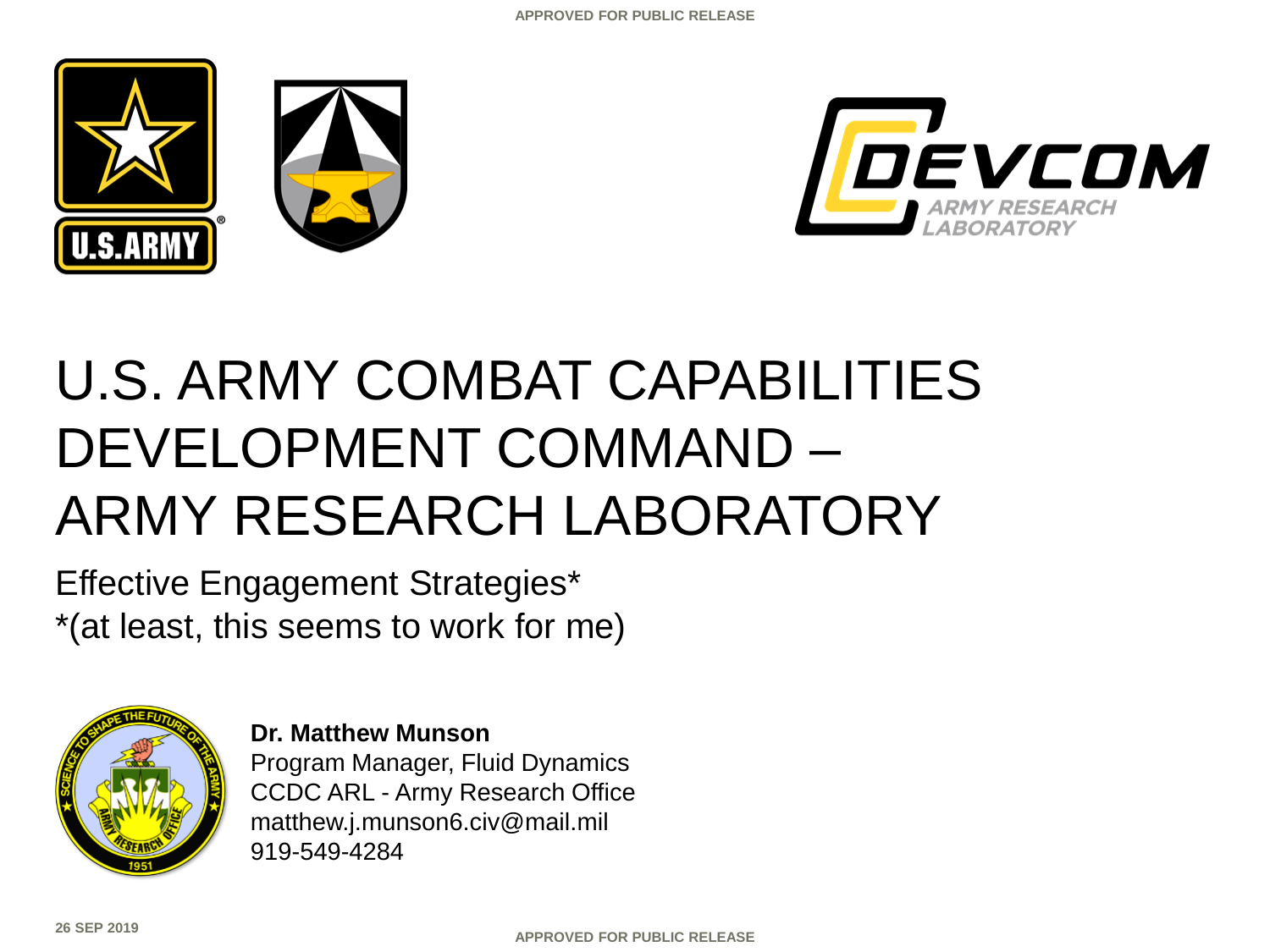



# General Advice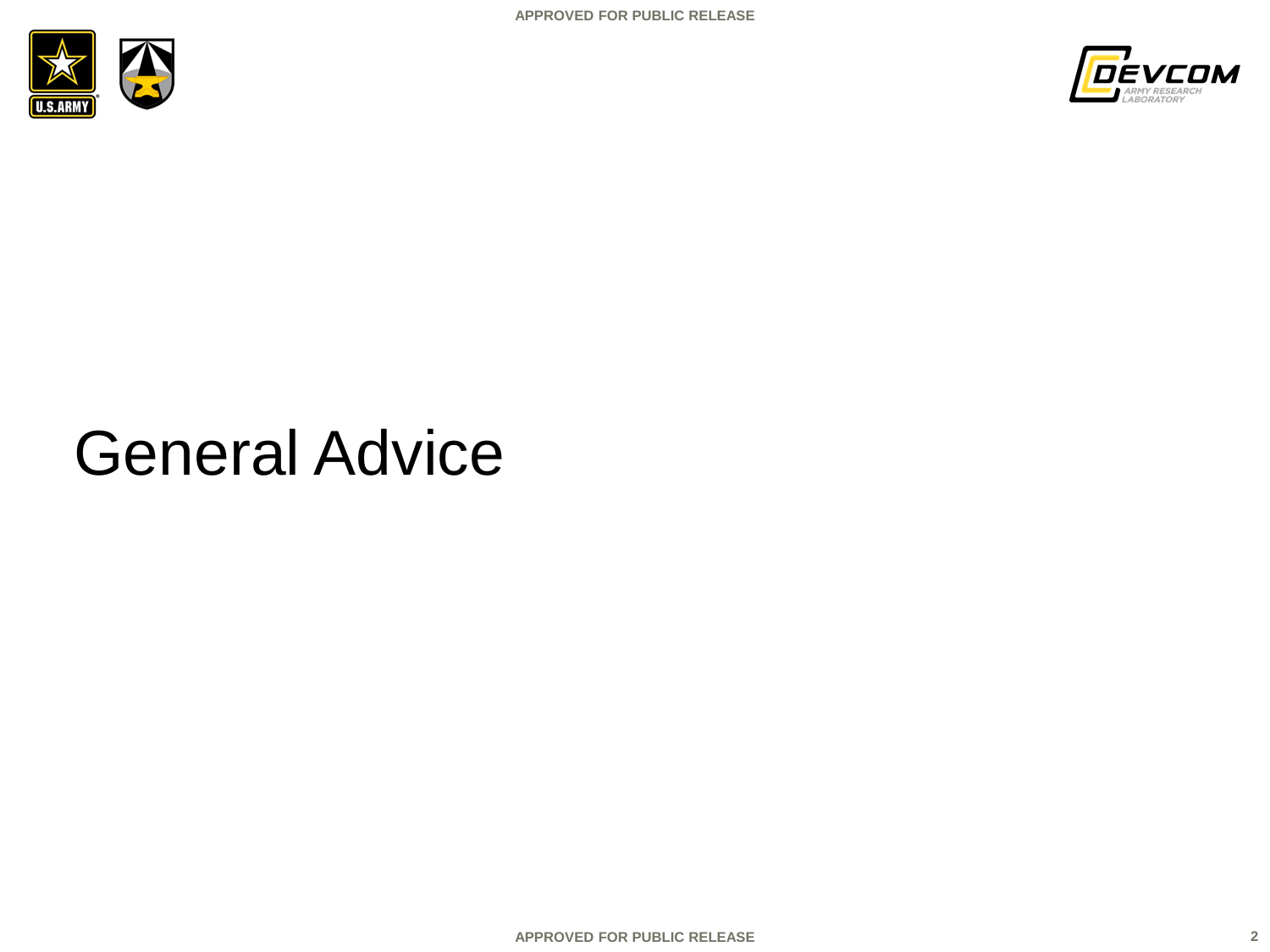

First Steps do your homework



- **Learn the organization**
	- Get a sense of the scope, mission, and priorities of the funding agency.
	- Make sure if you ask for a meeting, you're in the right city!

### • **Read the (relevant) Broad Agency Announcement (BAA)**

- The technical description of the program is most likely written by the PM…
	- … which means it really IS what the PM wants.
	- … which means you shouldn't read between the lines the PM deliberately left things out.

### • **Learn the PM and the program**

- Ask your network if they know a PM's style / communication preferences / interests
- Look for opportunities to introduce yourself and your ideas.
- Pay attention to the acknowledgement of funding in papers and presentations. If the PM isn't specifically mentioned, then ask the author/presenter for details.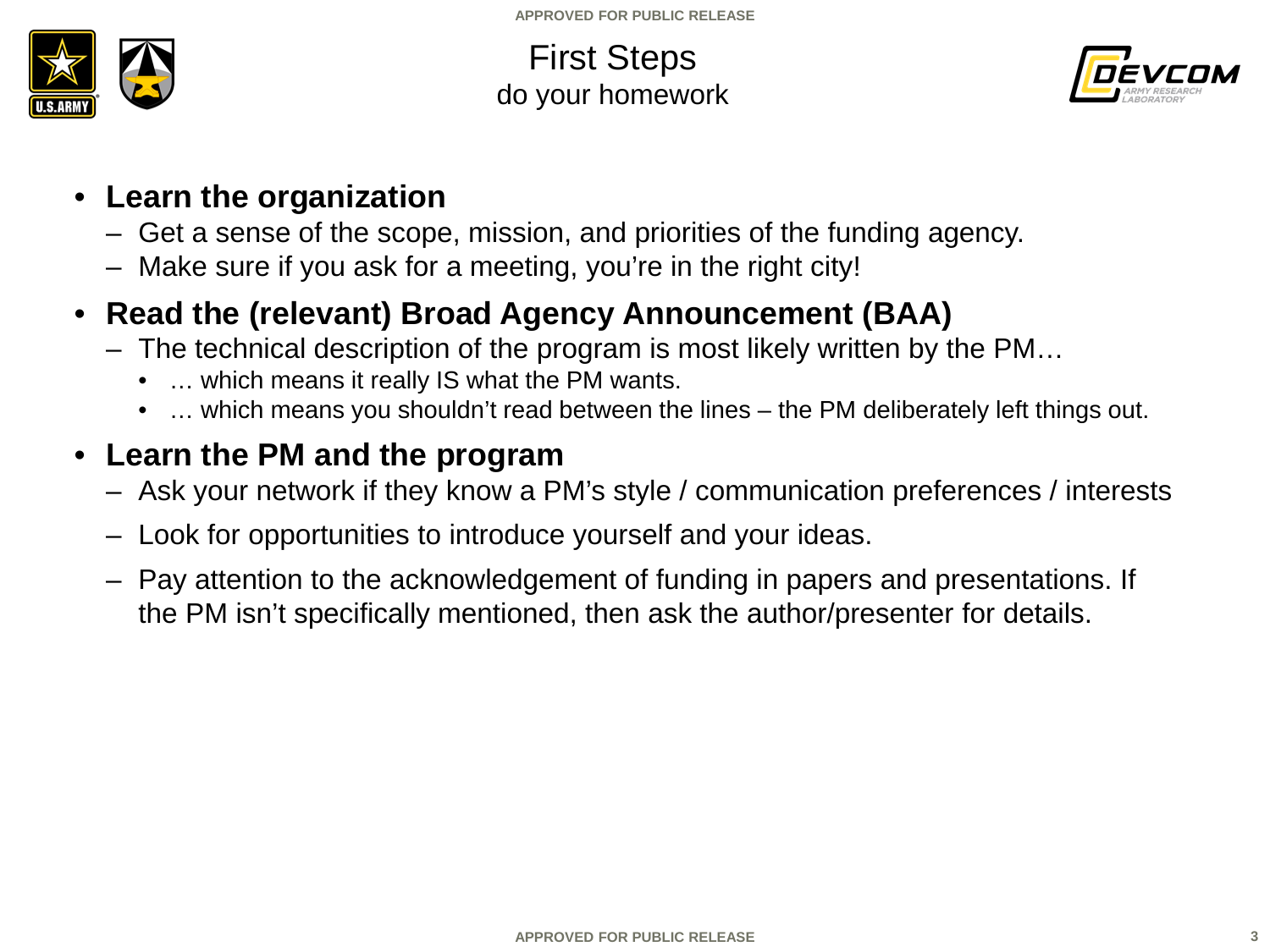

Next Steps be a person



- **Listen**
	- You may get lots of advice (especially if you're new) from mentors and senior faculty, but when in doubt:
		- Provide the information the PM requests
		- Don't argue with the PM on process
		- Stop and think when the PM gives feedback. Instant responses are often frustrating.

### • **Be patient**

- There are LOTS of you and 1 of me.
	- The benefit of email is that it's easy.
	- The curse of email is that it's hard.
- Sometimes it takes time for critical mass to build in a scientific focus area.
- Sometimes a great proposal still can't be selected.

#### • **Be a person**

- Be proactive but not provocative.
- Be persistent but not obnoxious.
- Be personable but don't take "no" personally.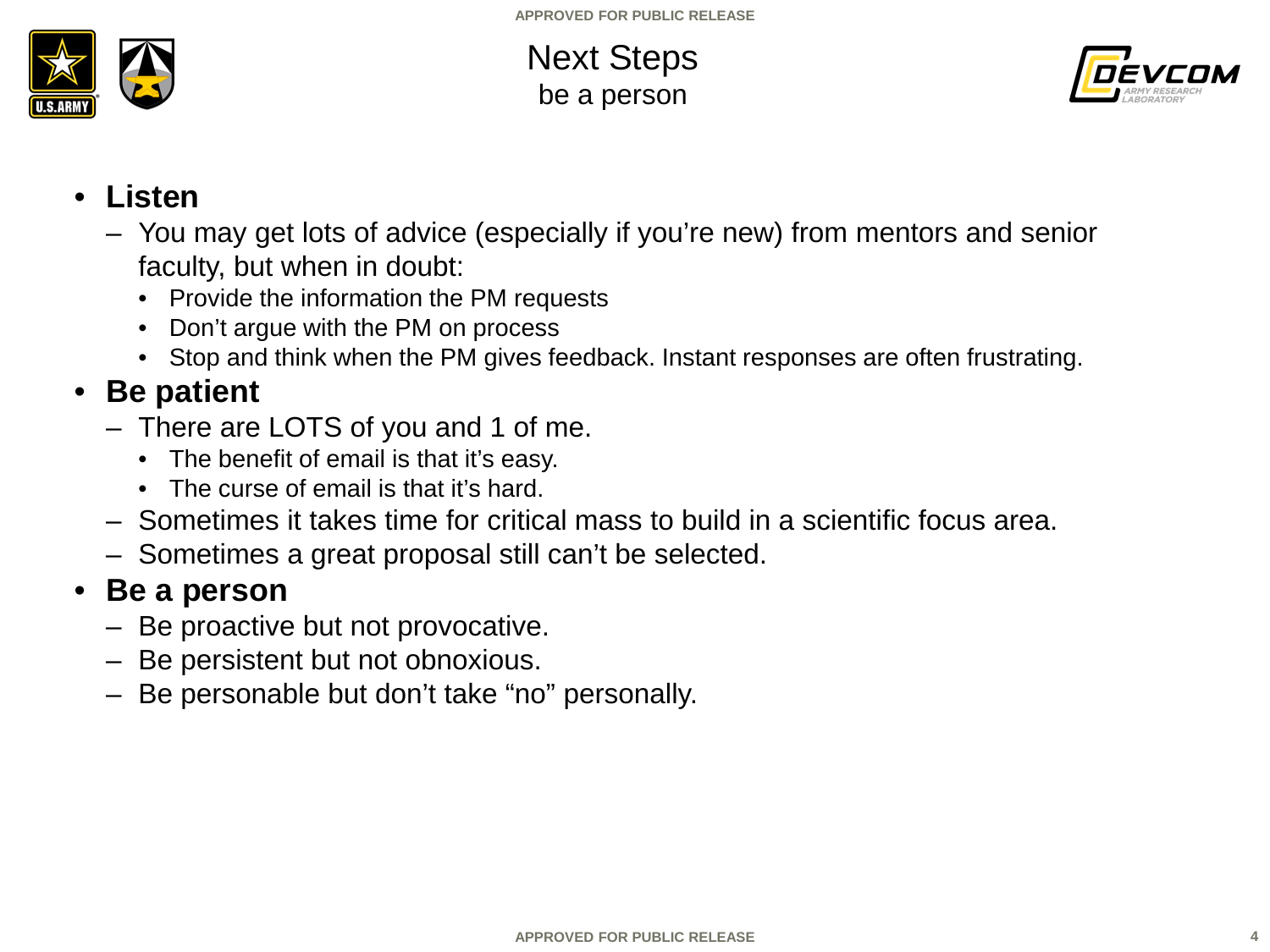



# So you have an idea…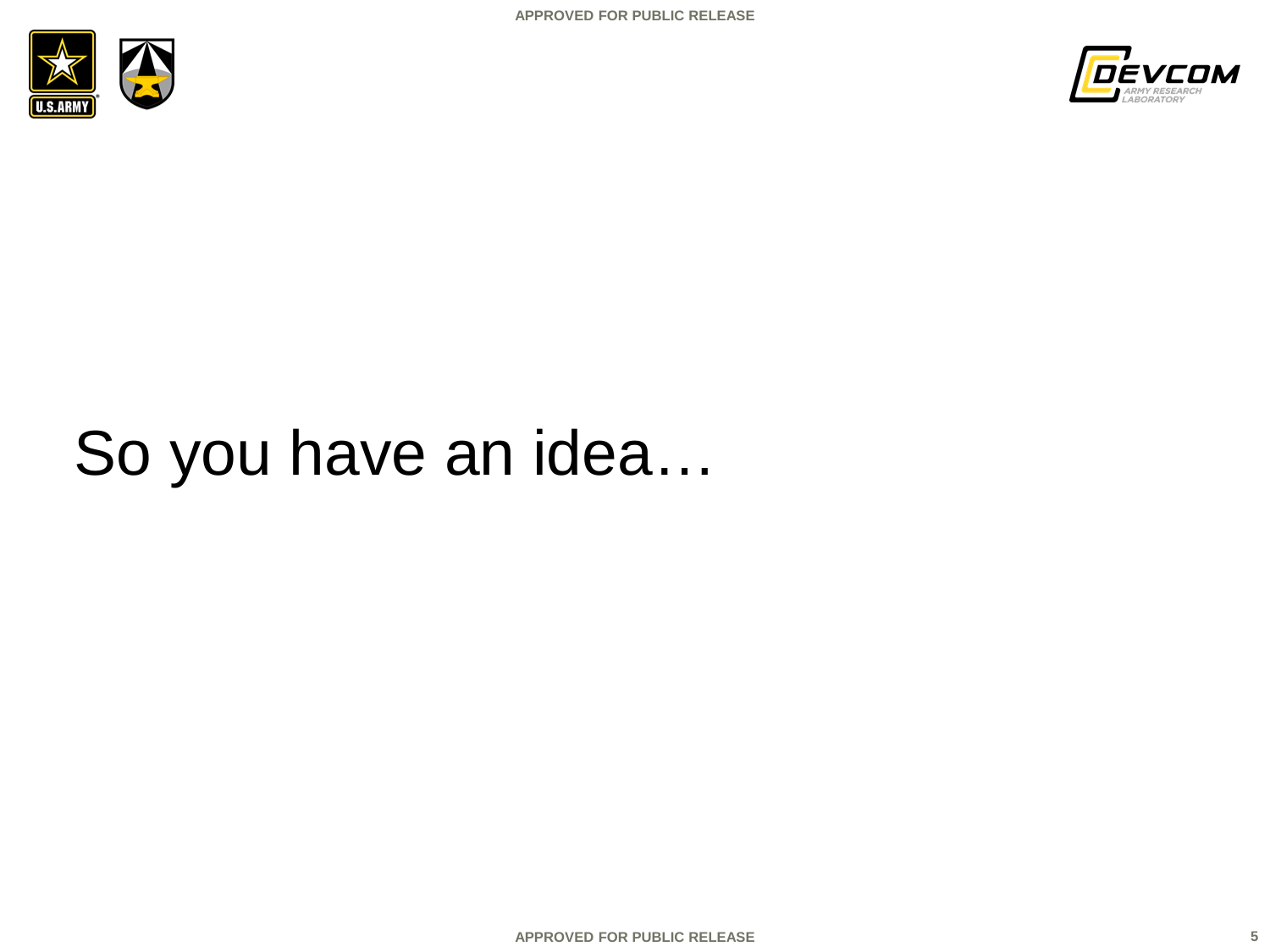

#### Critical Questions to Consider when pitching ideas to program officers



#### Is it basic research?

- What's the scientific question?
- What foundational knowledge is not currently available about the workings of the universe?
- Proposals focused on specific devices/components/technologies are beyond the scope of ARO's mission.

### Why is it hard?

- If an "old" question, why haven't we found an answer yet?
- If a "new" question, where's the sticky part?

#### Why you? Why now?

- What's been done before? Why wasn't it successful?
- What's novel about your skills/abilities/approach that makes you think there's a shot at an answer?
- What new advance provides opportunity to make new progress?

#### So what? Who cares?

- What impact will the research make on the scientific community?
- What papers will be written because of your efforts? What papers will stop being written?
- What are the potential implications for the future of technology?

#### Where's the risk?

- How confident are you that you're asking the right question?
- How will you know when you have an answer? If you find a different answer, will you still learn something?

#### What will it take?

• What resources (time, money, infrastructure, personnel, partnerships) are required to pursue the research?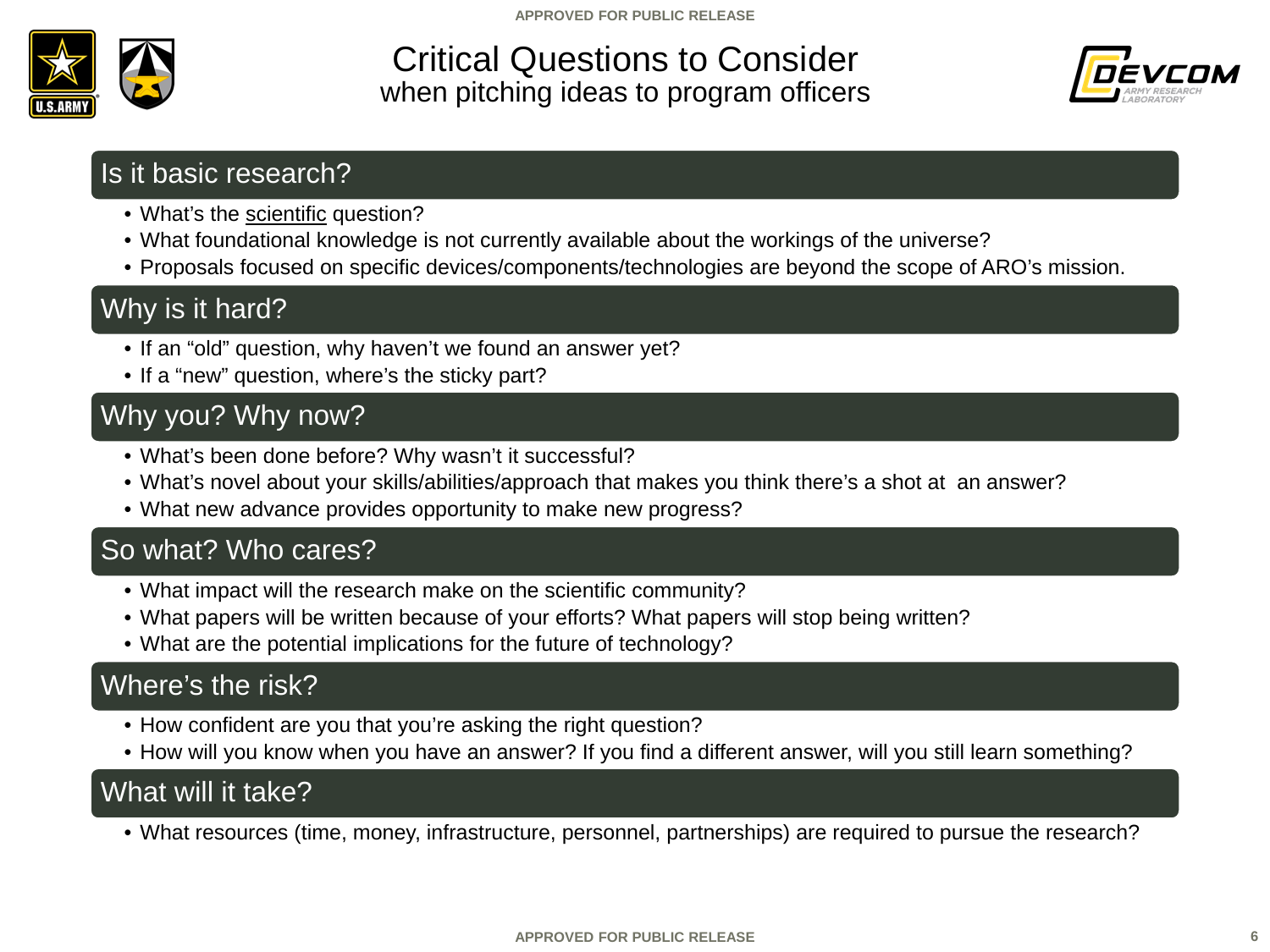

### ARO Fluid Dynamics How to Engage



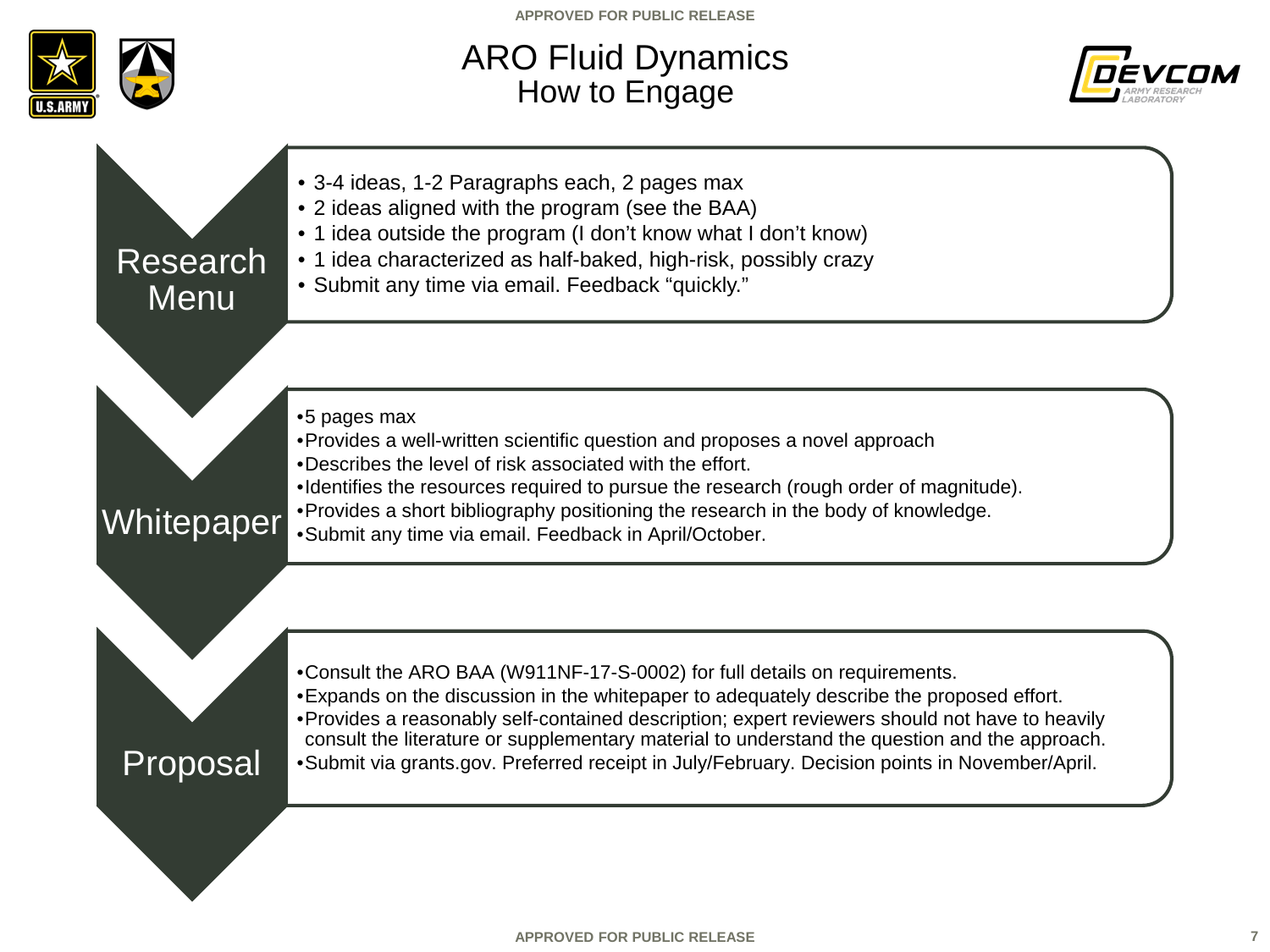

**APPROVED FOR PUBLIC RELEASE**

### The Process from idea to post-award



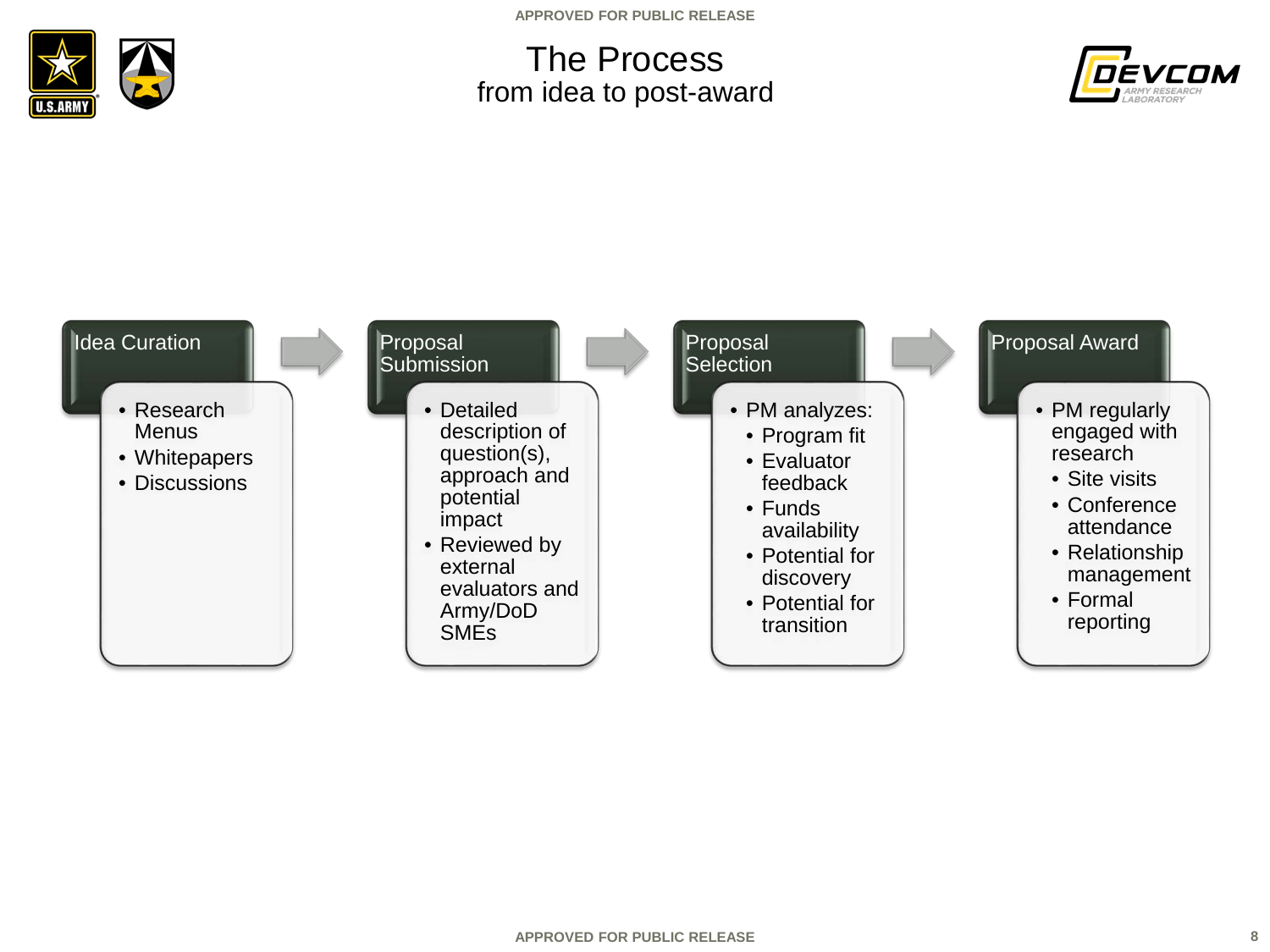



# Questions?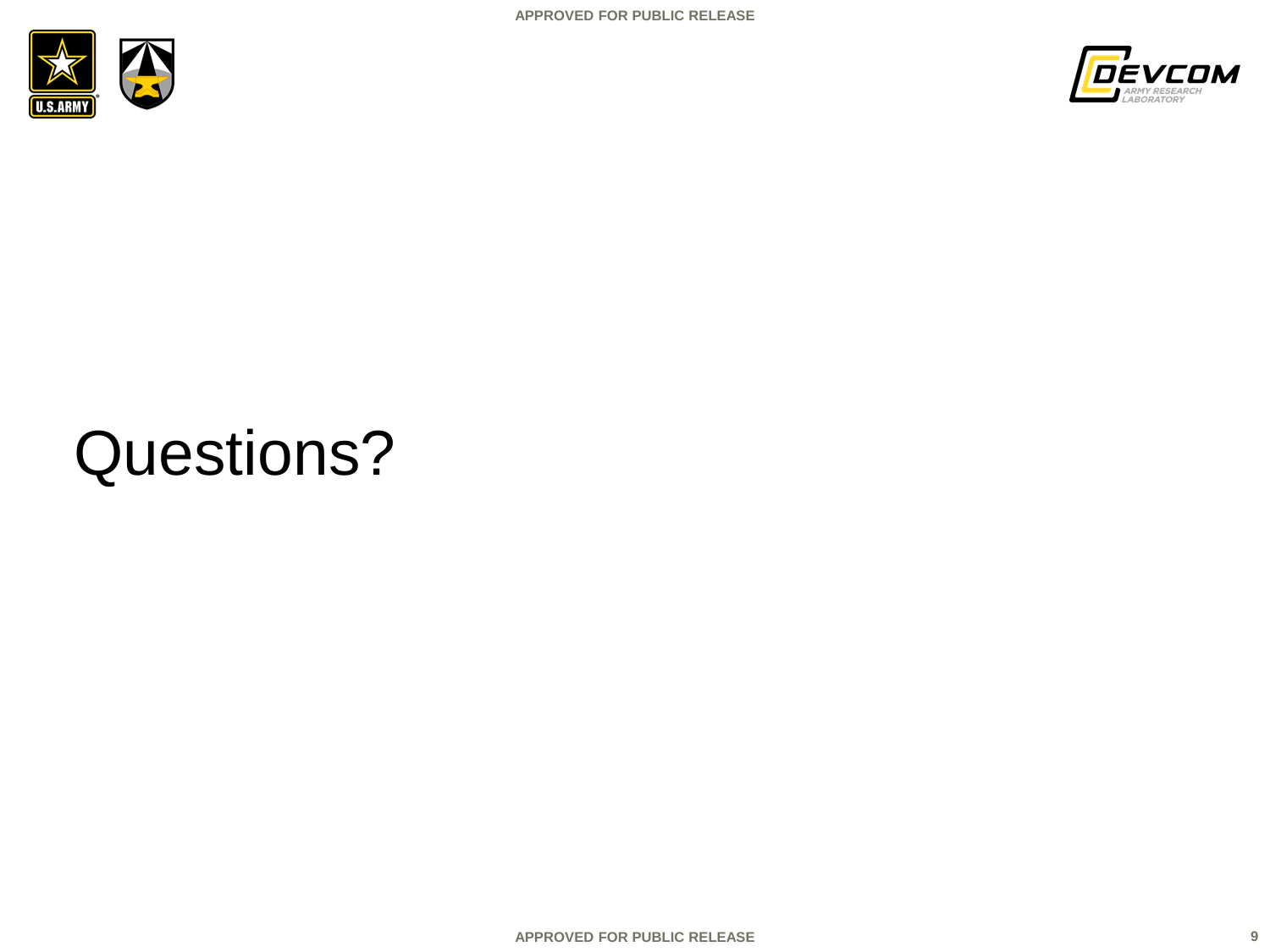



# Backup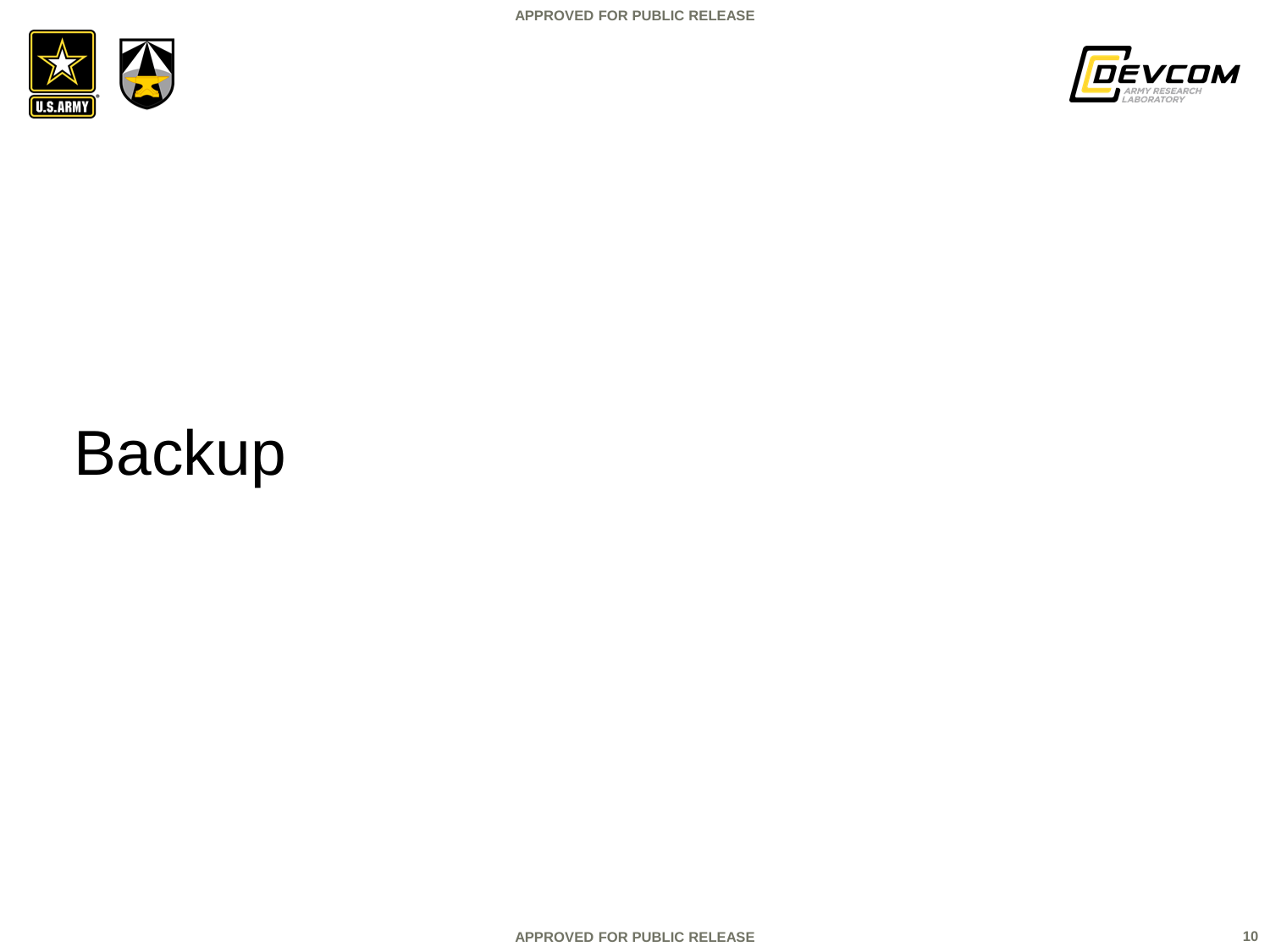

## ARO Charter





Symbolism in the ARO coat of arms represents the search for knowledge, such as the lightning bolt symbolizing "human attainment of new ideas…and their subsequent successful practical implementation" (*ARO Coat of Arms 1963*)

### **ARO Established in 1951 and Chartered to:**

- Plan and direct the research program of the Army to insure a dynamic program responsive to the future requirements of the Army
- Foster within the laboratories of the Army the best possible atmosphere for the prosecution of research
- To encourage and promote scientific training and education and to further civilian scientific activity in areas of interest to the Army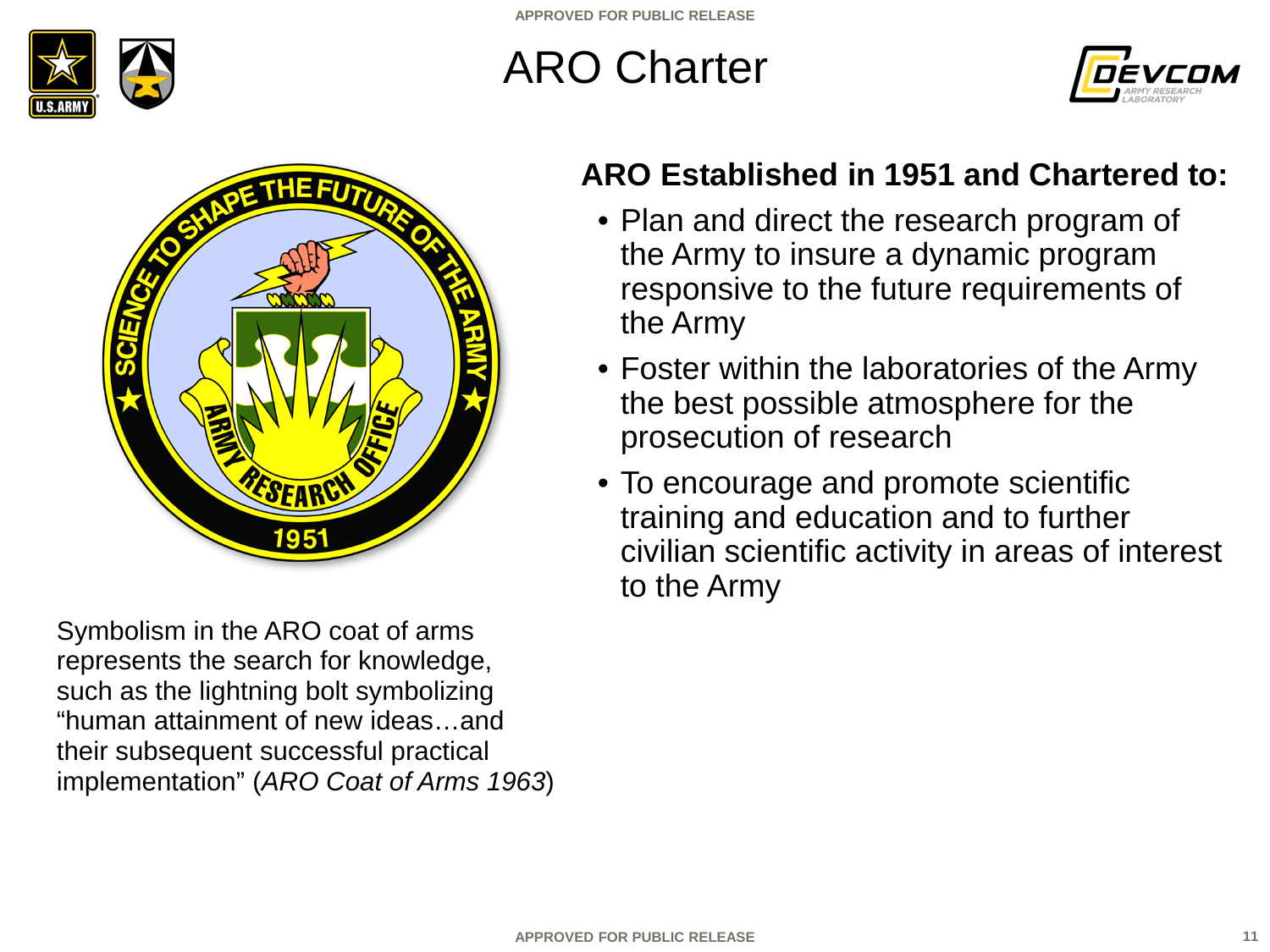**APPROVED FOR PUBLIC RELEASE**